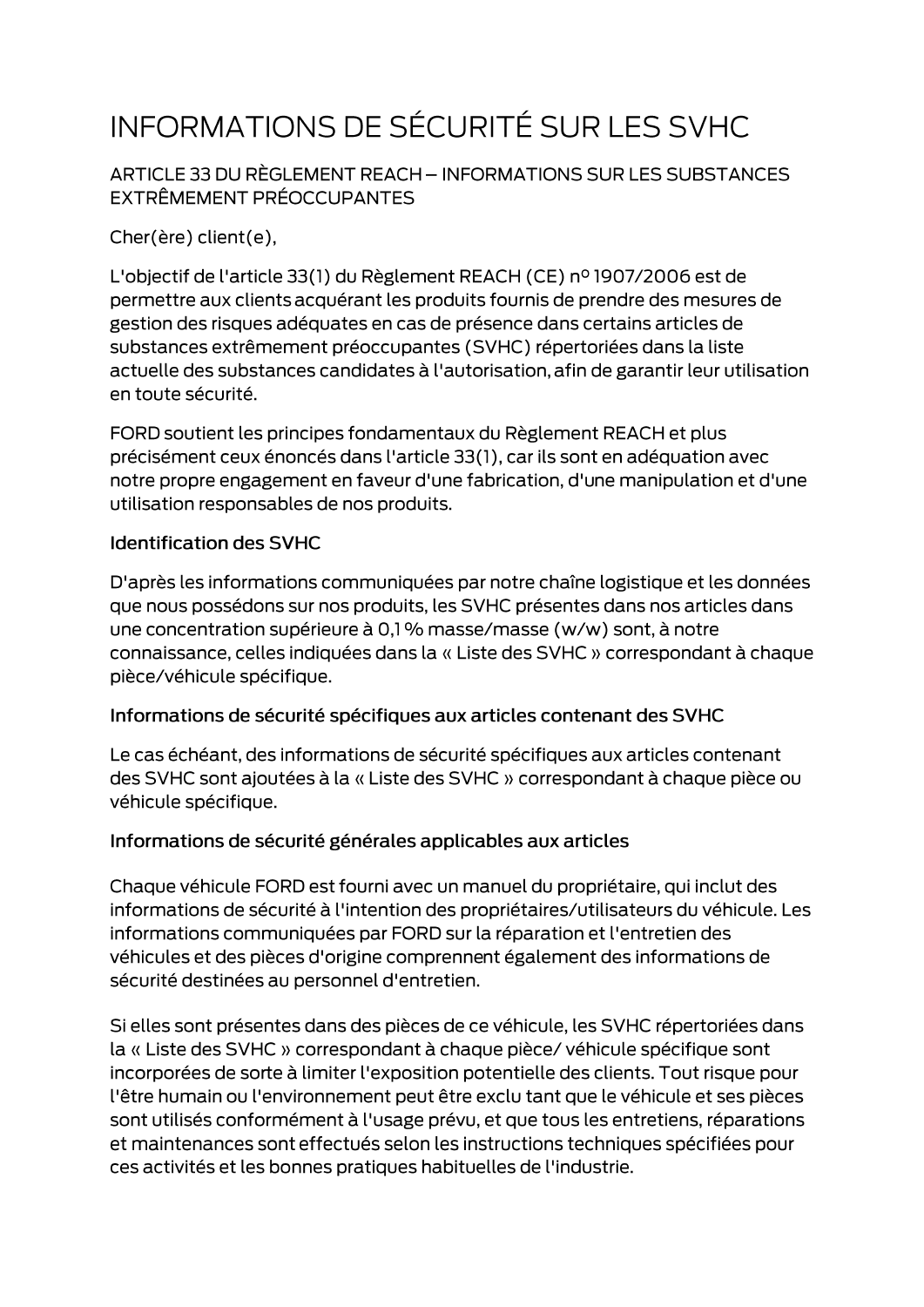Dans l'Union européenne, le traitement des véhicules hors d'usage peut s'opérer uniquement dans une installation de traitement autorisée. Les pièces des véhicules doivent être traitées conformément à la législation locale applicable et aux directives des autorités locales.

## Modèle: Ford Mondeo

Liste des SVHC basée sur la liste des substances candidates de l'ECHA datée du ler janvier 2022

### Informations de sécurité spécifiques aux articles contenant des SVHC

Aucune information de sécurité spécifique n'est requise - Suivre les Informations de sécurité générales applicables aux articles.

| <b>Commodity</b>                                                        | <b>REACH SVHCs</b>                                                 |
|-------------------------------------------------------------------------|--------------------------------------------------------------------|
| <b>A/C Compressor</b>                                                   | Lead[7439-92-1]                                                    |
| A/C Lines, Receiver Drier and<br><b>Accumulator</b>                     | Cobalt-dinitrate[10141-05-6]                                       |
|                                                                         | Lead[7439-92-1]                                                    |
| <b>ABS/ESC Module</b>                                                   | Imidazolidine-2-thione[96-45-7]                                    |
|                                                                         | Lead[7439-92-1]                                                    |
| <b>Accessories</b>                                                      | 1,2-Dimethoxyethane[110-71-4]                                      |
|                                                                         | 4,4'-Isopropylidenediphenol[80-05-7]                               |
|                                                                         | C,C'-azodi(formamide)[123-77-3]                                    |
|                                                                         | Lead[7439-92-1]                                                    |
| <b>Active and Air Suspension</b>                                        | Lead[7439-92-1]                                                    |
| <b>Active Grille Shutter</b>                                            | Lead[7439-92-1]                                                    |
| <b>Adaptive Cruise Control</b>                                          | Lead[7439-92-1]                                                    |
| Air Bag Module- Pass Side                                               | Refractory ceramic fibres[142844-00-6]                             |
| <b>AIS - High Pressure Ducts</b>                                        | Lead[7439-92-1]                                                    |
| <b>Alternator</b>                                                       | Lead[7439-92-1]                                                    |
| Antenna                                                                 | Lead[7439-92-1]                                                    |
|                                                                         | Tris(nonylphenyl)phosphite[26523-78-4]                             |
| <b>Appliques (Pillar, Decklid, Roof)</b>                                | Lead[7439-92-1]                                                    |
| <b>Audio and Navigation Head Units</b>                                  | Lead[7439-92-1]                                                    |
| Axle                                                                    | Lead[7439-92-1]                                                    |
| <b>Badges</b>                                                           | 2-(2H-Benzotriazol-2-yl)-4,6-ditertpentylphenol[25973-<br>$55-1$ ] |
| <b>Battery</b>                                                          | Lead[7439-92-1]                                                    |
| <b>Body Moldings - Roof Rack</b>                                        | Lead[7439-92-1]                                                    |
| <b>Body Structure - Body Side Assembly</b>                              | C,C'-azodi(formamide)[123-77-3]                                    |
| <b>Body Structure - Cab Back</b>                                        | C,C'-azodi(formamide)[123-77-3]                                    |
| Body Structure - Decklid/Liftgate (incl<br>Hinge/Supt)                  | Lead[7439-92-1]                                                    |
| <b>Body Structure - Door Assembly -</b><br><b>Front/Rear</b>            | C,C'-azodi(formamide)[123-77-3]                                    |
|                                                                         | Lead[7439-92-1]                                                    |
| <b>Body Structure - Floor Pan - Front</b><br><b>Floor and Side Sill</b> | Diboron-trioxide[1303-86-2]                                        |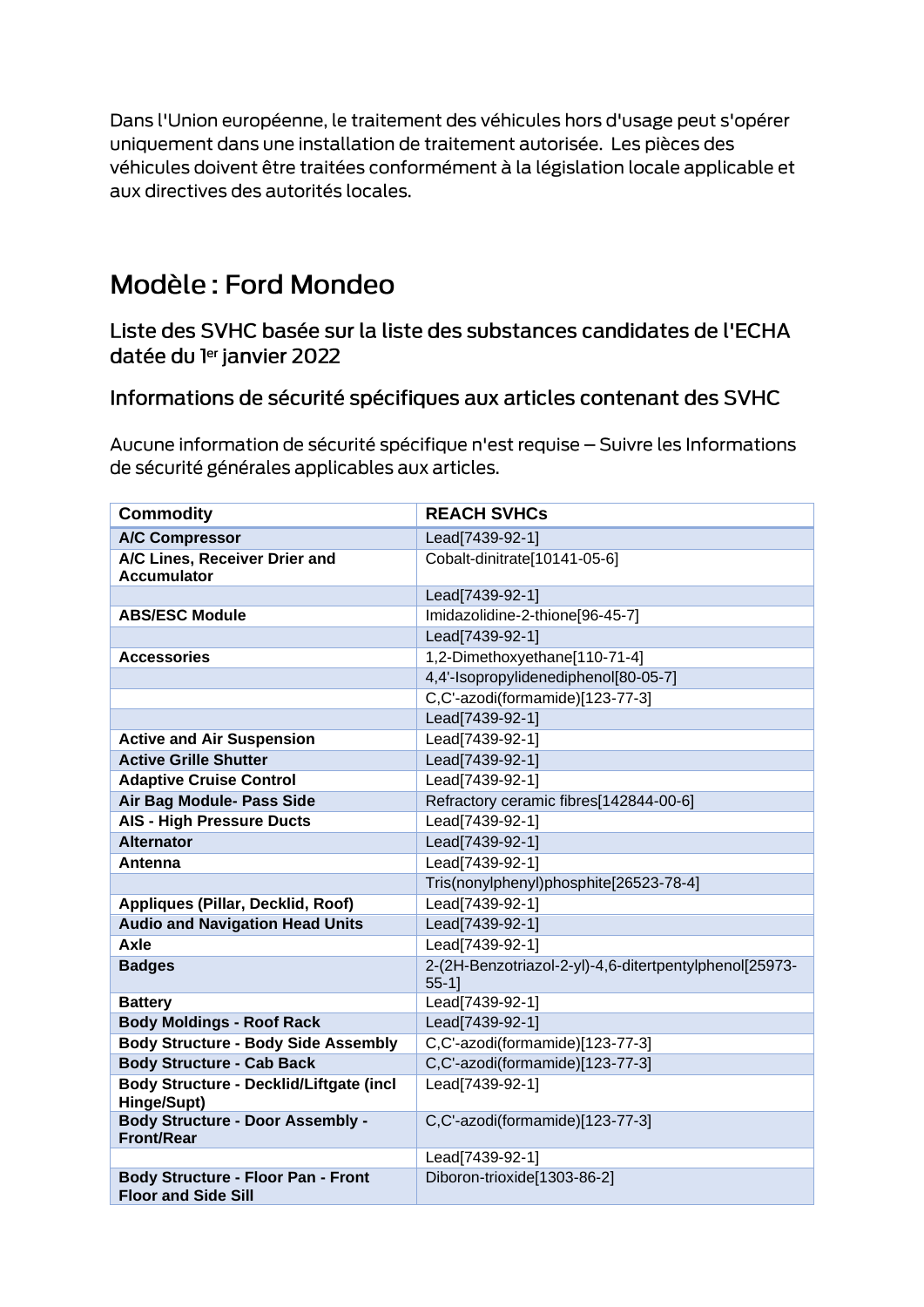| <b>Body Structure - Hood Assembly (incl</b>                     | 2-(2H-Benzotriazol-2-yl)-4,6-ditertpentylphenol[25973-    |
|-----------------------------------------------------------------|-----------------------------------------------------------|
| Hinge/Supt)                                                     | $55-1$ ]                                                  |
| Bodyside, Wheel Arch, Rocker                                    | C,C'-azodi(formamide)[123-77-3]                           |
| <b>Moldings</b>                                                 |                                                           |
| <b>Brake Actuation</b>                                          | Lead[7439-92-1]                                           |
| <b>Brake Tubes and Hoses</b>                                    | Lead[7439-92-1]                                           |
| <b>Brakes - Caliper &amp; Anchor Brkt Assy</b><br>(Front, Rear) | Lead[7439-92-1]                                           |
| <b>Bulk Materials (PMT100)</b>                                  | C,C'-azodi(formamide)[123-77-3]                           |
| <b>Bumpers Beams (Un-Exposed) -</b>                             | C,C'-azodi(formamide)[123-77-3]                           |
| <b>Front/Rear</b>                                               |                                                           |
|                                                                 | Lead[7439-92-1]                                           |
| <b>CHMSL</b>                                                    | Lead[7439-92-1]                                           |
| <b>Clutch / DMF (Dual Mass Flywheel)</b>                        | Lead[7439-92-1]                                           |
| <b>Combined Sensing Module</b>                                  | 1,2-Dimethoxyethane[110-71-4]                             |
|                                                                 | Lead[7439-92-1]                                           |
| <b>Console Floor/Rear</b>                                       | Lead[7439-92-1]                                           |
| <b>Control Arm and Bushing Assembly</b>                         | Lead[7439-92-1]                                           |
| <b>Cooling Fans</b>                                             | Lead[7439-92-1]                                           |
| <b>Cooling Hoses &amp; Bottles</b>                              | Lead[7439-92-1]                                           |
| Driveshaft(s)                                                   | 6,6'-Di-tert-butyl-2,2'-methylenedi-p-cresol[119-47-1]    |
|                                                                 | Lead[7439-92-1]                                           |
| <b>EDS Wiring Assembly &amp; Components</b>                     | 4,4'-Isopropylidenediphenol[80-05-7]                      |
|                                                                 | Hexahydromethylphthalic-anhydride[25550-51-0]             |
|                                                                 | Lead[7439-92-1]                                           |
| <b>Electro/Mechanical Devices</b>                               | 4,4'-Isopropylidenediphenol[80-05-7]                      |
|                                                                 | Lead[7439-92-1]                                           |
| <b>Electronic Modules - Door Zone</b>                           | Lead[7439-92-1]                                           |
| <b>Electronic Modules - Headlamp</b>                            | Lead[7439-92-1]                                           |
| <b>Electronic Modules - Power</b>                               | Lead[7439-92-1]                                           |
| <b>Decklid/Liftgate (PLG)</b>                                   |                                                           |
| <b>Electronic Modules - Seat Control</b>                        | 2-Methylimidazole[693-98-1]                               |
|                                                                 | Lead[7439-92-1]                                           |
| <b>Electronic Modules - Suspension</b>                          | Lead[7439-92-1]                                           |
| <b>Electronic Modules - SYNC</b>                                | 2-Methyl-1-(4-methylthiophenyl)-2-morpholinopropan-       |
|                                                                 | 1-one[71868-10-5]                                         |
|                                                                 | 2-Methylimidazole[693-98-1]                               |
|                                                                 | Lead[7439-92-1]                                           |
| <b>Engine Water Pumps</b>                                       | Lead[7439-92-1]                                           |
| <b>Evaporator and Blower Assemby</b>                            | 2-Methylimidazole[693-98-1]                               |
| (HVAC Module)                                                   |                                                           |
| <b>Exhaust Hot End (Catalytic Convertor)</b>                    | Lead[7439-92-1]<br>Refractory ceramic fibres[142844-00-6] |
| <b>FEAD</b>                                                     | Lead[7439-92-1]                                           |
| <b>Fixed Glass</b>                                              | 1-Methyl-2-pyrrolidone[872-50-4]                          |
|                                                                 | Lead[7439-92-1]                                           |
| <b>Fixed Glass Roof</b>                                         | Lead[7439-92-1]                                           |
| <b>Front / Rear Door Trim</b>                                   | C,C'-azodi(formamide)[123-77-3]                           |
| <b>Fuel Door</b>                                                | Lead[7439-92-1]                                           |
| <b>Fuel Lines</b>                                               | 2,4-Di-tert-butyl-6-(5-chlorobenzotriazol-2-              |
|                                                                 | yl)phenol[3864-99-1]                                      |
|                                                                 | Lead[7439-92-1]                                           |
| <b>Fuel Tanks</b>                                               | Lead[7439-92-1]                                           |
| <b>Glass And Channel Assy - Front/Rear</b>                      | Lead[7439-92-1]                                           |
| <b>GOR and Radiator Support</b>                                 | Lead[7439-92-1]                                           |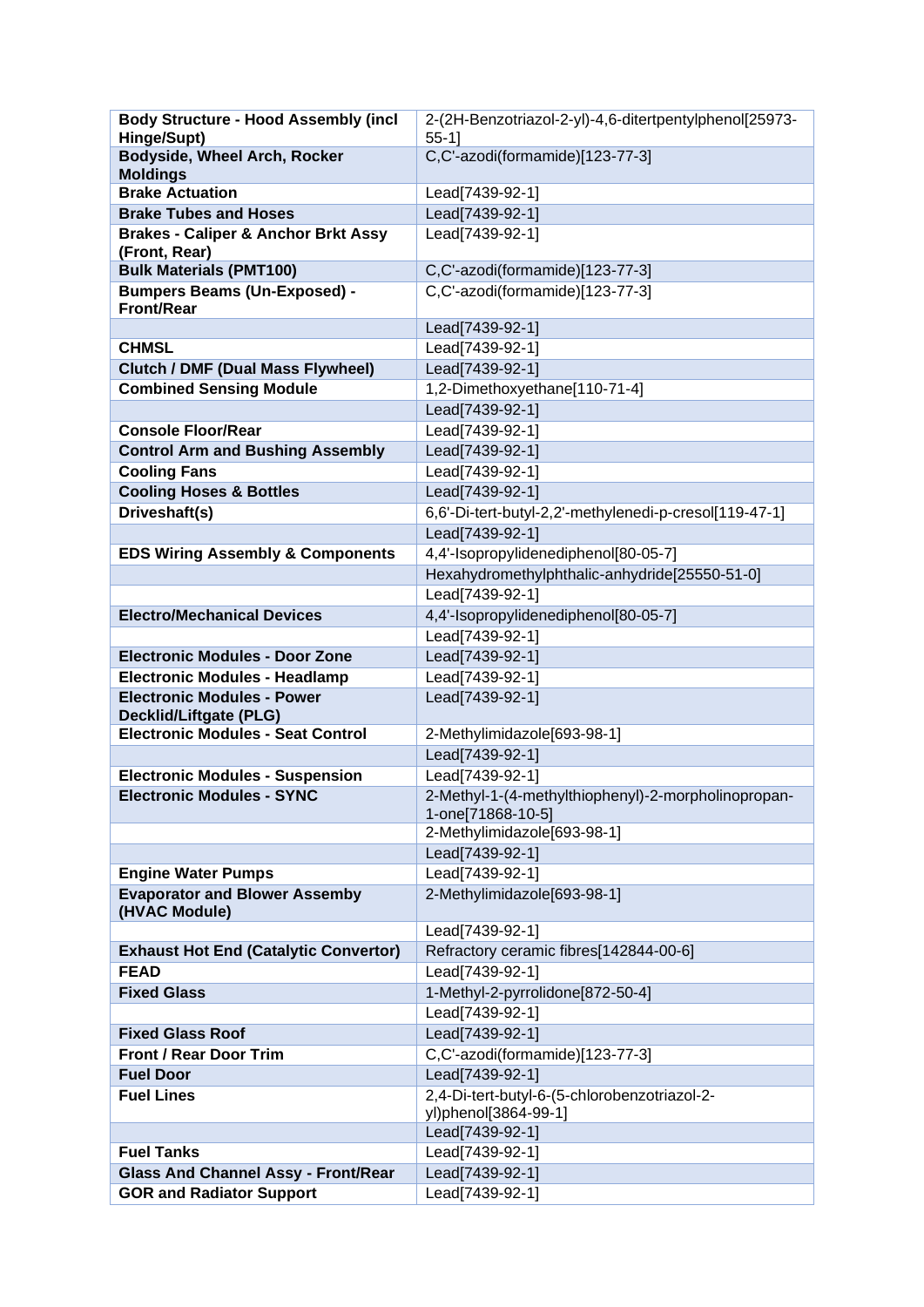| <b>Half Shaft(s)</b>                                          | Lead[7439-92-1]                                                         |
|---------------------------------------------------------------|-------------------------------------------------------------------------|
|                                                               | Sodium borate, decahydrate[1303-96-4]                                   |
| <b>Headlamp / Side Marker</b>                                 | Acrylamide[79-06-1]                                                     |
|                                                               | Lead[7439-92-1]                                                         |
|                                                               | Silicic acid, lead salt[11120-22-2]                                     |
| <b>Headlamp Jet Wash</b>                                      | Alkanes, C14-17, chloro[85535-85-9]                                     |
| <b>Headliner / Sunvisor</b>                                   | C,C'-azodi(formamide)[123-77-3]                                         |
| <b>I/S Mirror</b>                                             | Lead[7439-92-1]                                                         |
| <b>Instrument Cluster</b>                                     | Boric acid[10043-35-3]                                                  |
|                                                               | Lead[7439-92-1]                                                         |
|                                                               | Silicic acid, lead salt[11120-22-2]                                     |
| <b>Interior Lighting</b>                                      | Lead[7439-92-1]                                                         |
| <b>IP Finish Panels/Registers</b>                             | 1,3,5-Tris(oxiranylmethyl)-1,3,5-triazine-                              |
|                                                               | 2,4,6(1H,3H,5H)-trione[2451-62-9]                                       |
| Knuckle (Front, Rear)                                         | Lead[7439-92-1]                                                         |
| Latches - Hood, Decklid and Liftgate<br><b>Latches</b>        | Boric acid[10043-35-3]                                                  |
|                                                               | Imidazolidine-2-thione[96-45-7]                                         |
|                                                               | Lead[7439-92-1]                                                         |
| Latches - Side Door/Latch Mini Module                         | Lead[7439-92-1]                                                         |
| <b>Leaf Screen</b>                                            | C,C'-azodi(formamide)[123-77-3]                                         |
| Locks                                                         | Lead[7439-92-1]                                                         |
| <b>Luggage and Interior Cargo</b><br><b>Management/Covers</b> | Tris(nonylphenyl)phosphite[26523-78-4]                                  |
| <b>Mirrors</b>                                                | Lead[7439-92-1]                                                         |
| <b>Moonroof</b>                                               | Lead[7439-92-1]                                                         |
| <b>NVH Insulators - Interior</b>                              | Dicyclohexyl-phthalate[84-61-7]                                         |
| <b>Overhead Console</b>                                       | 4,4'-Isopropylidenediphenol[80-05-7]                                    |
|                                                               | Lead[7439-92-1]                                                         |
|                                                               | Silicic acid, lead salt[11120-22-2]                                     |
| <b>Park Assist</b>                                            | 2-Benzyl-2-dimethylamino-4-                                             |
|                                                               | morpholinobutyrophenone[119313-12-1]                                    |
| <b>PATS Transceiver</b>                                       | Lead[7439-92-1]                                                         |
| <b>Pedal Box</b>                                              | Lead[7439-92-1]                                                         |
| <b>Pedestrian Alert System (PAS)</b>                          | Lead[7439-92-1]                                                         |
| <b>Powertrain Control Module (PCM/EEC/</b>                    | N,N-Dimethylacetamide[127-19-5]<br>4,4'-Isopropylidenediphenol[80-05-7] |
| ECM)                                                          |                                                                         |
|                                                               | Lead[7439-92-1]                                                         |
| <b>PT Mounts</b>                                              | Lead[7439-92-1]                                                         |
| <b>PT Sensors</b>                                             | Lead[7439-92-1]                                                         |
| PTU (FWD)                                                     | Lead[7439-92-1]                                                         |
| <b>Rain and Daylight Sensor</b>                               | 1,3,5-Tris(oxiranylmethyl)-1,3,5-triazine-                              |
|                                                               | 2,4,6(1H,3H,5H)-trione[2451-62-9]                                       |
| <b>Restraint Electronics</b>                                  | Lead[7439-92-1]                                                         |
| <b>Sealing - Glass Runs and Belt</b><br><b>Moldings</b>       | C,C'-azodi(formamide)[123-77-3]                                         |
| <b>Seat Belts (Front and Rear)</b>                            | 2,4-Dinitrotoluene[121-14-2]                                            |
|                                                               | Boric acid[10043-35-3]                                                  |
|                                                               | Lead[7439-92-1]                                                         |
| Seats - Foam - Cut and Sew                                    | C,C'-azodi(formamide)[123-77-3]                                         |
| Seats - JIT                                                   | Lead[7439-92-1]                                                         |
| <b>Seats - Structures</b>                                     | 2-(2H-Benzotriazol-2-yl)-4,6-ditertpentylphenol[25973-                  |
|                                                               | $55-1$ ]                                                                |